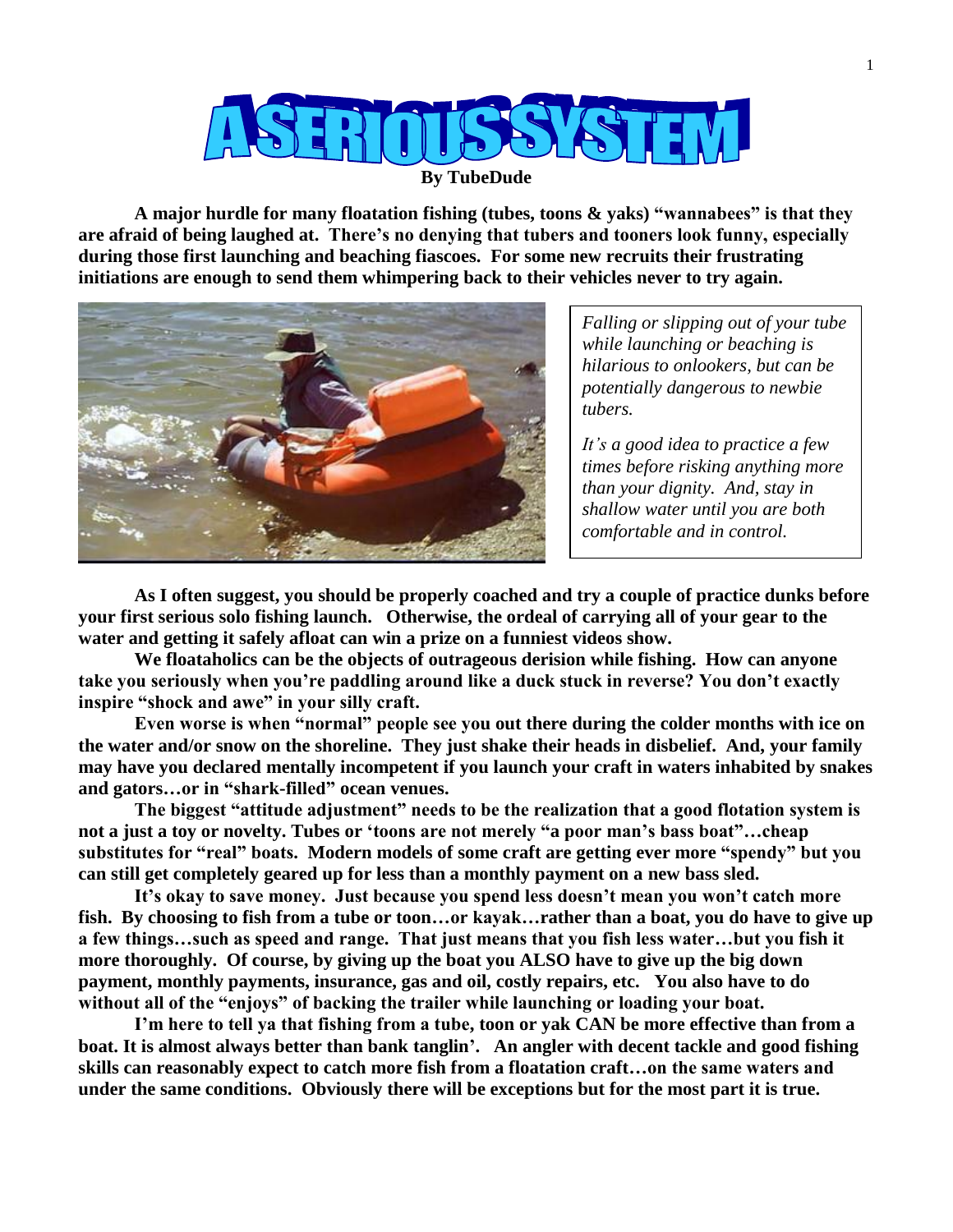**I have been a serious float tube fisherman most of my life…over 60 years now. For much of that time my wife has been my tubing companion on waters all across the country. I can recall many trips in which we out-fished both boaters and "bank tanglers" by a wide margin. In fact, I can't recall many (if any) times we did not catch more and bigger fish than virtually any and all other anglers on the same waters.**

**False modesty aside, we are pretty fair fisherfolk. When we elect to fish from shore we usually catch lots of fish too. We also catch plenty when we lower our standards and join friends in their boats. However, we have proven to ourselves that we do noticeably better from our tubes whenever we fish the same waters under similar conditions. And, we just plain enjoy it more.**



*TubeBabe and TubeDude with a "double basket" ceremony…while fishing together on a wedding anniversary. What a girl!*

*This double limit of "cookie cutter" channel cats, from Utah's Willard Bay Reservoir, came on a day when boaters or bank tanglers did not do as well.*

**Most of the credit for our floatation fishing success is attributable to the unique advantages afforded by this style of fishing. Well-equipped floatation craft enable you to find fish more easily and to present the lures or bait differently than with most other fishing methods. Equally important is the stealth mode. While in a floatation craft you are less likely to spook the fish than you would be in the quietest of boats…even while positioned directly over them in shallow water,.**

**Tubes and toons have been around for a long time now and the novelty has worn off. Still, it is not uncommon for us to draw a crowd as we return to our beaching site, especially if we have fish flopping in our baskets. Besides the typical throng of curious kids there are frequently other fisherfolk with interested questions about our gear and our techniques. We also find ourselves in floatation fishing conversations in many non-fishing situations.**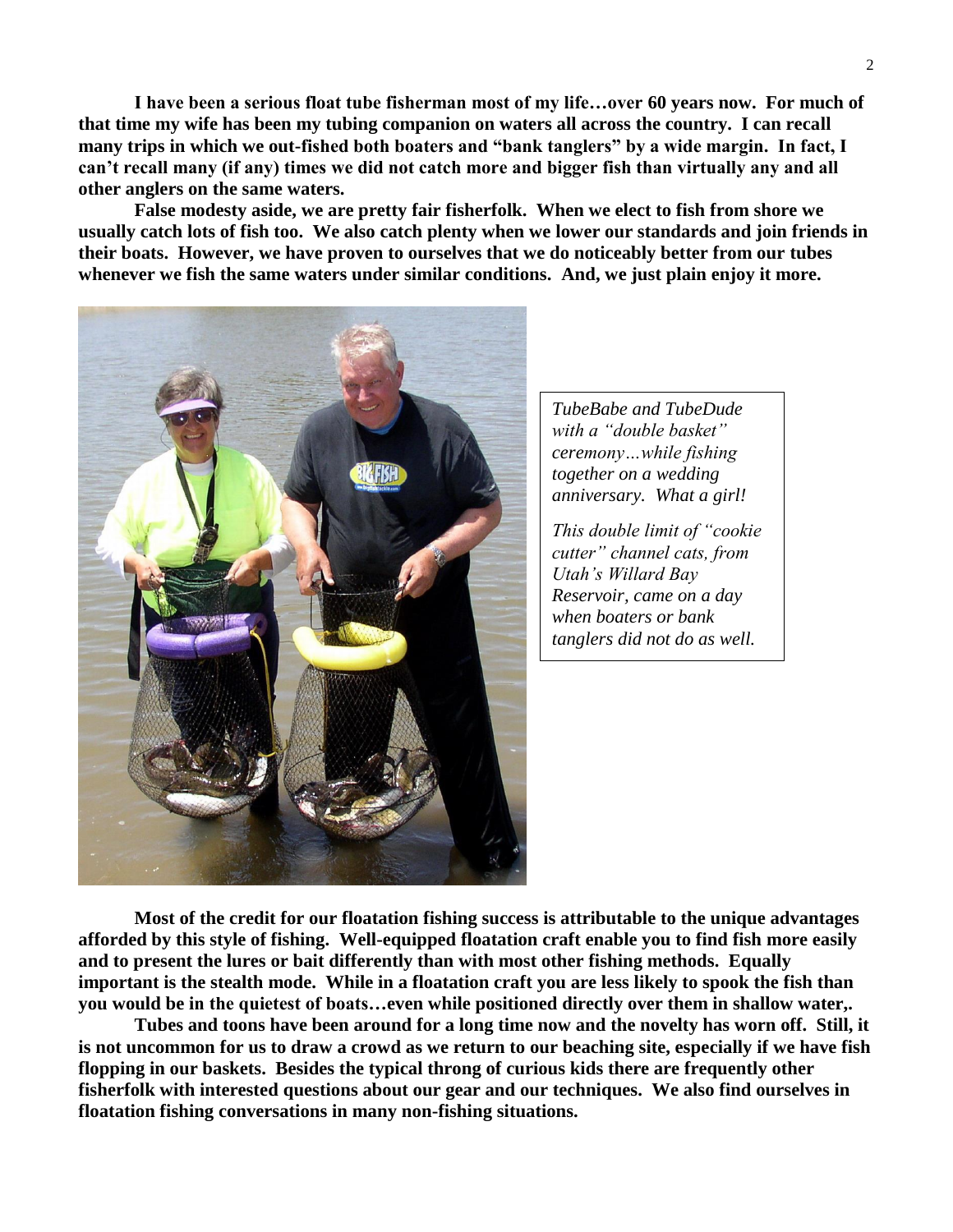**Whenever I am "on the spot" and I'm being questioned by fellow anglers, I often hear some form of the question "Why do you think flotation fishing is better?" I generally answer in two parts. It's kind of like the old "good news and bad news" jokes. The first response is that this kind of fishing IS NOT ALWAYS better. The other answer is it** *USUALLY IS* **better. "BETTER" depends upon the type of fishing to which flotation fishing is being compared…in the same waters, for the same species and under the same conditions.**

## *VS BANK FISHING*

**Bank fishing is a natural point of comparison. There are several obvious limitations for the shore bound angler. Let's discuss how flotation fishing stacks up.**

**First, fishing from shore is usually restricted to places where there is easy access by roads or trails to the intended fishing spots. The type of terrain may also limit or prevent easy access. If you can't get down the face of a cliff, or fight your way through or around a barrier of brush or reeds, you will be unable to fish from shore. Tubers and tooners, on the other hand, are able to launch wherever it is convenient, approach the best fishing spots from the open water and fish them easily.**

**Second, when casting from shore you can fish only the water within range of your longest casts. There may also be limitations of fences, rocks, trees or other obstructions. These prevent easy movement or relocation along the shoreline. If you are afloat you can fish anywhere along the shoreline…as near or far from the shore and as deep as you wish.**

**Third, tubers and tooners and yakkers can utilize a greater variety of fishing techniques. For example, you can retrieve parallel to the shoreline at whatever depth or distance from shore the fish are holding…while afloat. If you are on the bank, casting straight out from shore, you are fishing in "high percentage" water only a small percentage of the time on each cast. Your retrieves intersect prime holding areas at an angle and then only briefly.**

**When you fish from a floating platform you have the option of casting either in toward shore or out from shore…as well as fishing parallel to the shoreline. On some days the fish respond better to an "upslope" presentation. On other days, such as when crawdads are moving down into deeper water, a lure bounced "down slope" will get more response. Once you find the fish holding at a specific depth along the shoreline you can position your craft to allow efficient working of that specific zone…an option not available to the shorebound fisherman.**

*A limit of 6 walleyes from Utah Lake…in the days before slot limits on walleyes. These fish ranged from 5 to 8 pounds and were only part of a 30 fish day.* 

*These fish were caught in a spot not fishable from shore or by wading…and difficult to find and fish by boat. Ya gotta love float tubes for being able to fish places that others can't.* 

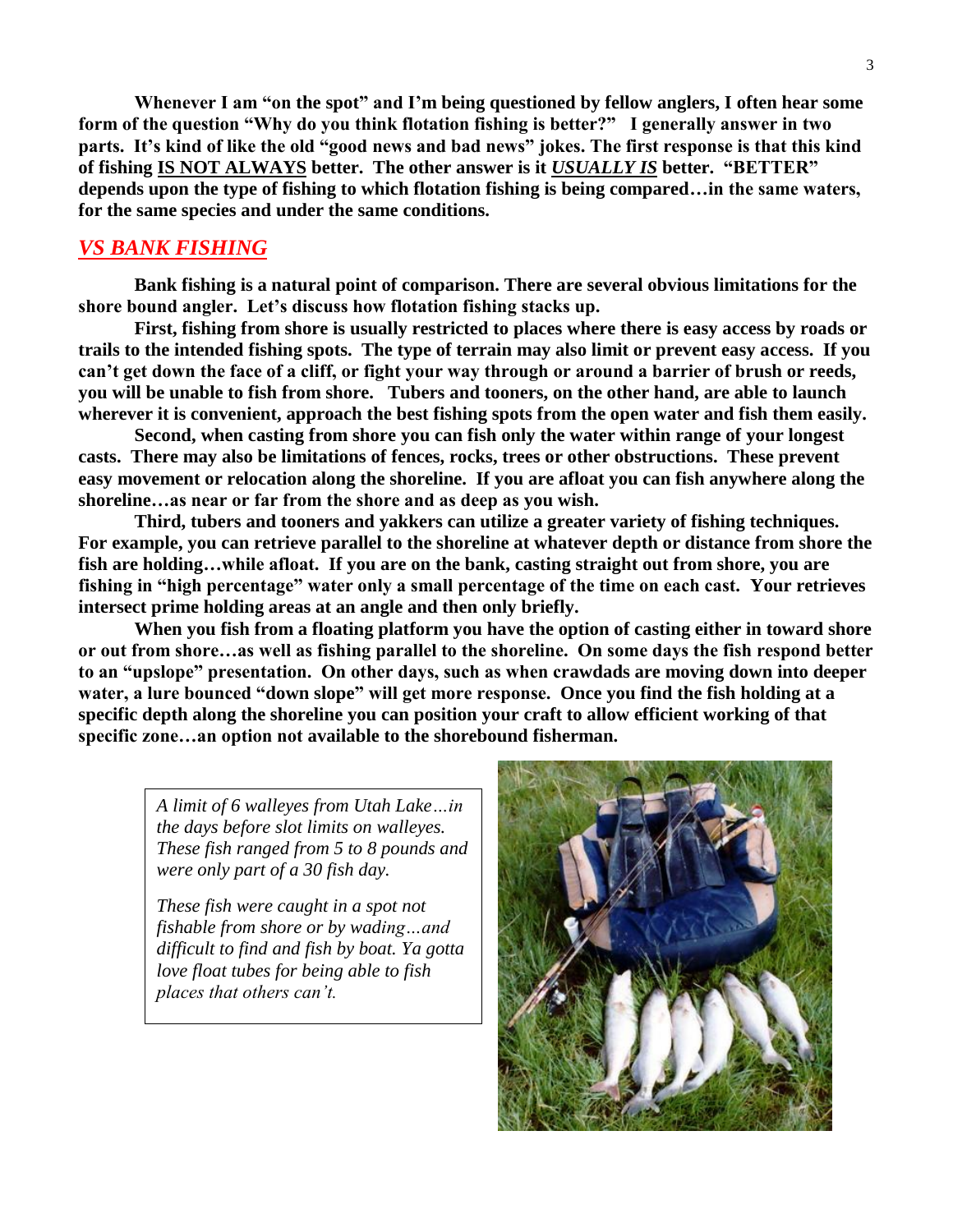**Fishing from floatation craft also provides the opportunity to make vertical presentations. The best a shore angler can hope for is to get lucky and have a cast sink to exactly the right spot at the right depth. Tubers and tooners with sonar can pinpoint where the fish are holding, on any kind of structure, and then drop their offerings right into the fishes' dining room every time.**

**In short, the biggest truth in fishing is that you can't catch 'em where they ain't. If you are able to find the fish, and then position yourself to keep your bait or lure where they can see it and respond to it, you will catch more fish. Those are some of the reasons why flotation fishing is almost always better than fishing from shore.**

## *VS BOAT FISHING*

**How about the comparison between fishing from a boat versus a tube, toon or yak? Naturally, there are some advantages in favor of the boats. First and foremost boats allow anglers to cover more water. They are faster and enable you to fish much greater distances from the ramp.**

**Of course you can also store more "stuff" and carry passengers in a boat. But, for those of us who prefer the simple and solitary aspects of floatation fishing those are not advantages. You can always go afloat with one or more other fishing buddies and you don't have to worry about crowding them or babysitting them. In a floatation craft you are on your own.**

**That's about it. Speed and range are the only real advantages to fishing from a boat as opposed to tubes or 'toons (without motors). Yaks are somewhere in between. That's why there are a few dedicated boat-owners who lash a tube or toon to their boats before blasting off up-lake. Once they get to that special creek channel, rocky shoreline or flooded forest, they tie off or anchor their boats and crawl into their "finesse floaters". Getting to the best spots sometimes requires a boat. Getting fish is sometimes enhanced by fishing quiet and sneaky from a flotation craft.**

**One BIG minus to boats is that they are noisier. Even "quiet" boats make more noise than floatation craft. And, even the most jaded fish don't bite as well when a noisy boat or Jet Ski has just strafed them…even if they are more or less accustomed to boat traffic.**

**The quietest trolling motors can still spook touchy fish...whether on a boat, tube or toon. And, the rattle of anchor chains, dropped tackle boxes, banging oars and other boat noises can shut down the fishing in a hurry. Flotation fishing allows you to approach your quarry in stealth mode.**

**There have been many occasions when I have been enjoying regular action and seeing lots of fish on my sonar screen. Then, the first motorized watercraft comes roaring by, shattering the silence. The fish on my screen disappear and my rod remains unbent thereafter. Game over.** 

**This scenario also plays out in reverse. There have been late afternoon and evening excursions on which I marked fish on my sonar but began to get strikes only after the boating traffic subsided. This is why fishing on heavily trafficked waters is sometimes better at night.**

**Flotation fishing seldom spooks fish. I have had lots of trips on which my craft has become "floating structure", a shady gathering spot for crappie, bluegill or other fish. When I recognize this situation I keep my legs still, remaining perfectly motionless. The fish marks on my sonar screen increase. And, when I drop something down to the new arrivals it gets accepted. You can often catch fish right below your tube or toon in very shallow water. No spooking here.** 

**One of my most vivid memories of becoming a fishy attraction occurred while tubing on Pineview Reservoir, east of Ogden, Utah. It was a beautiful calm day with no breeze to move me out of position. I was sitting absolutely motionless without kicking my fins.** 

**I had been absorbed in tying on a new lure, not paying attention to anything below me in the water. As I looked up from completing my knot I peered into the clear water and was startled to observe a "sea of eyes". There below me was a conglomeration of fish looking directly up at me. These included bluegills, several nice crappies and even a couple of juvenile largemouth. I chuckled to myself as I imagined them saying "Okay, guys, on three we pull him under."**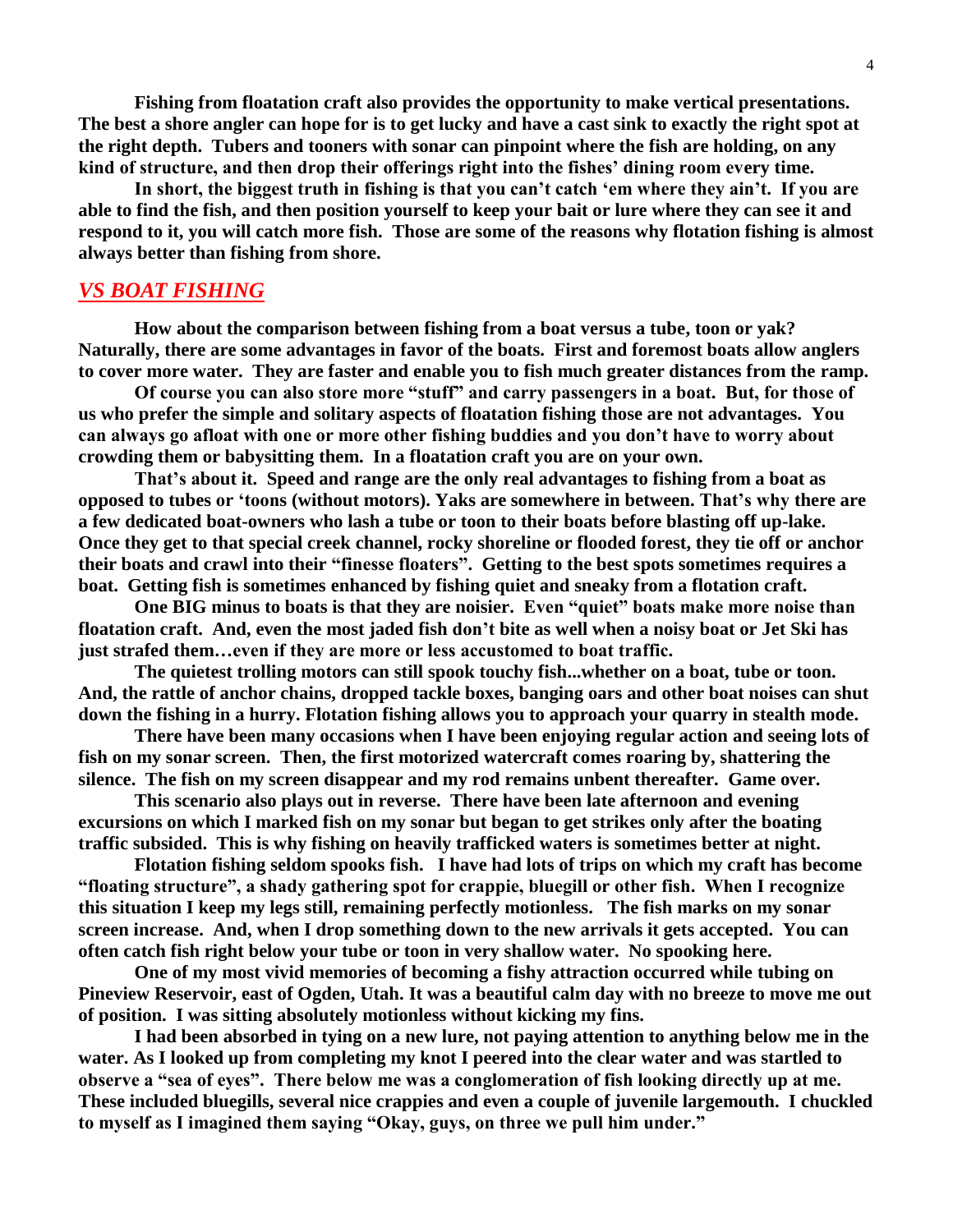**Since that memorable trip this lake has acquired a population of tiger muskies. If I had seen a couple of those toothy critters eyeing me I probably would have done a pretty good impression of a Jet Ski blasting across the lake. At the very least I would have walked on water.**

**Quiet is a prerequisite for stealth. Early and late in the day some fish cruise close to the shorelines, either searching for food or enjoying warmer waters in the shallows. Little fish don't grow up to become bigger fish if they are not cautious. The survivors are more likely to be more sensitive to danger. Any unnatural sound or vibration triggers a quick departure to deep water.**

**As previously mentioned, even the quietest trolling motors can send nervous bank-hugging foragers scooting for deeper water. You might be throwing long casts well ahead of the boat but the larger and more cautious fish might have already shut down or beaten a retreat. Go ahead and curse the moon phase, a weather front, the fisheries management folks or whatever. The truth is that the fish heard you coming and were smart enough to keep their mouths closed or move out.**

**Fishing from a tube or toon is inherently quieter. But, ultra spooky fish can still hear you and depart before you can reach them. I have quietly approached potentially productive shoreline only to see big swirls as fish in the shallows bolt toward deeper water. It may have been the result of a change in my kicking rhythm, the noise of a lure box being snapped closed, rods rattling together in my rod holders or who knows what else? The point is that I made some sound or vibration that was out of the ordinary and the fish boogied.** 

**As a general rule, however, you seldom spook fish under normal conditions. I have been able to sneak to within a rod length of feeding fish in extremely shallow water. That is always a fun experience. It's a hoot to get up close and personal and to observe fish doing what fish do without being alarmed by your presence.** 

**By avoiding unnecessary movement or noise I have literally been able to "force feed" my fly or lure to active fish…dropping it right into their mouths. Call it cheating if you want. I think it's sorta neat to pull off something that probably couldn't be duplicated in any other way.**

**One of my favorite recollections of this type of situation happened on a float tube trip on a brackish water canal on the Gulf of Mexico side of the Mississippi River delta south of New Orleans. I launched my tube through the gooey mud at the edge of the canal and kicked a hundred yards or so west of where the rutted road ended…far beyond the longest casts of the bank tanglers.** 

**This was one of my first exploratory shots at redfish and speckled sea trout. It was a new spot and I was prepared to accept a skunking if I couldn't find fish or figure them out. My first few casts made it back to my tube unmolested. I changed lures and tried different retrieves. Then, I got into a school of sub-legal sea trout. These ten to twelve inch juniors (14 inches to be legal) hit every cast for about a half hour. I had my fun with them until they drifted away on the falling tide.** 

**I floated down with the flow toward a junction with another canal flowing in from the south. As I approached I saw "tailing" and other fishy activity along the far bank. I kicked across the current of the outgoing tide and positioned myself just upstream from the swirls. I didn't know what the fish were, how big they might be or what they would hit, if anything.**

**My first cast was with the same lure the sea trout had liked. This was a 2 ½" white twister with a 1/16 oz white head and a hot red eye. I pitched it along the outside edge of the activity to avoid frightening whatever was there. As soon as the light jig touched bottom in the shallow water I raised the rod tip and began hopping it back toward me. It didn't get far.** 

**A 16" redfish whacked it and took off like a bonefish on the flats. The drag on my light reel sang and I said through my smile "Well, this is what you came fer." That's a little ritual I go through whenever everything works just right and the song of my straining reel is accompanied by the hum of my taut line.**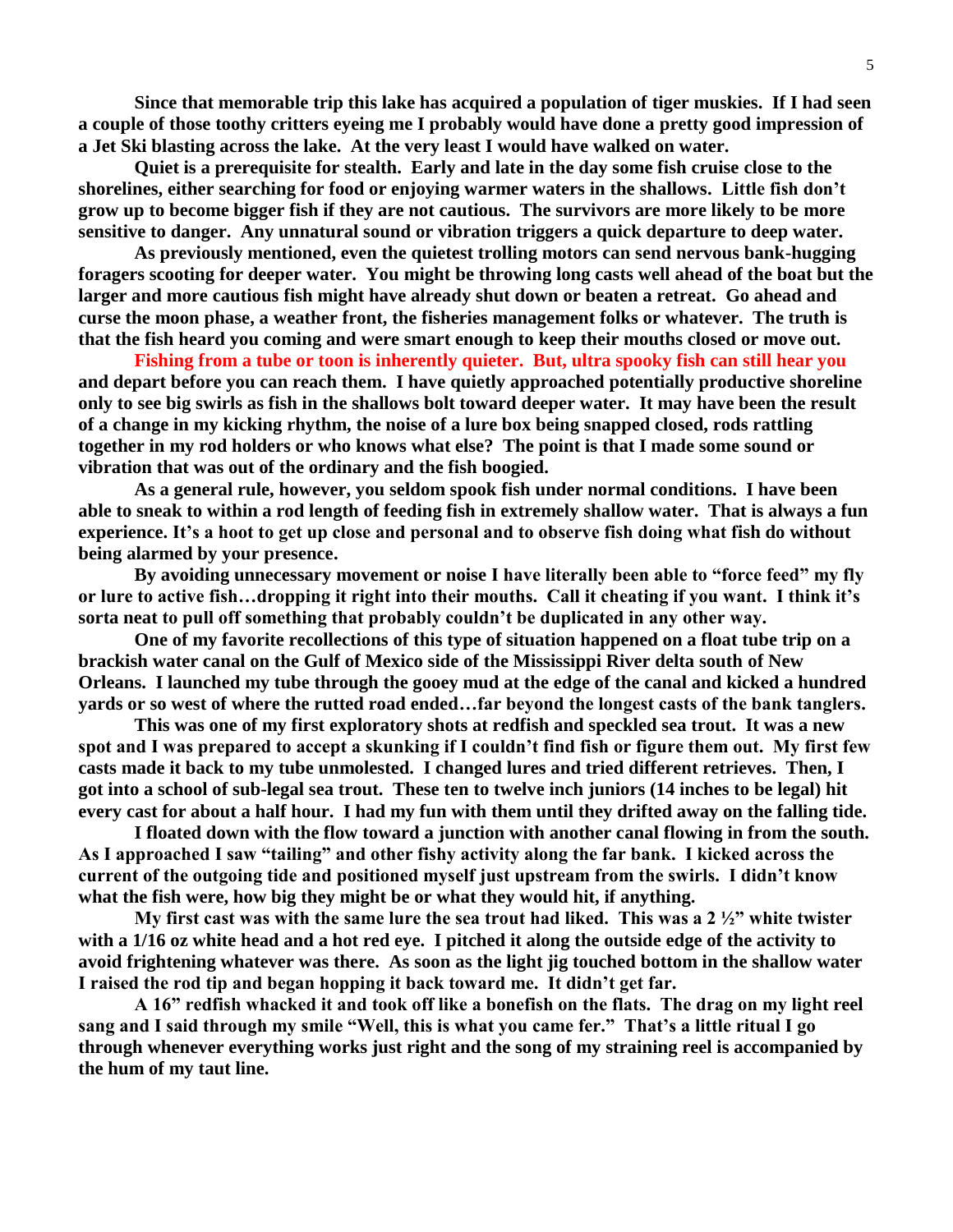**What's the rest of the story? I dug my heels into the mud with my back facing the flow of the tide. This helped reduce the ruckus since I did not have to kick to maintain position up current from the feeding reds. Once I was "anchored", and made no noise or movements, some of the school moved up around me and beyond me. I was surrounded by tailing fish and felt them bumping against my wader-clad legs in the murky water. I caught fish after fish, cast after cast.**

**Then, one of the "locals" came motoring up the canal in a flat-bottomed wooden boat. Long before he got near me the water in front of me boiled. The tails and the swirls disappeared all together. The fish were gone.**

**The local roared up directly below me where he had seen me hook my last fish and heaved over a heavy cinder block anchor. Next, he brought out a stiff boat rod onto which he had rigged the locally popular popping cork outfit. To add insult to injury, as I watched with unbelieving eyes, he heaved that cumbersome rig right at me. Danged near hit me too.** 

**I "diplomatically" suggested that he was taking my fishing spot and that he had already scared off all the fish. He just glared at me and challenged, "Ah bin doon dis a long tam!"** 

**The fishing was over, the water was getting shallow and I had "over-funned" anyway. I kicked back upcurrent to my launch spot and floundered out of the muddy shoreline without getting bogged down or losing anything. I never went back to that spot.**



*This is a picture of a first-time tuber and the mixed catch of redfish, sea trout and flounder he caught. He was already an accomplished angler on the brackish water canals of southern Louisiana, but we were able to fish a spot he had always wanted to try but never could. No boat access and very difficult to fish from shore.*

*The fish were in shallow water, and very spooky. We had to approach them from the deeper center of the canal and cast into the "skinny" water where they were feeding.* 

*My co-worker wanted to buy the tube I had let him use, but he was happy with the new one I helped him find. Another tuber was born.*

**Next comparison. While boats can go farther and faster than float tubes or pontoons, they are limited in terms of where they can go. True, some crazy bassaholics recklessly force their poor boats through some hellish cover and prop-eating structure. But, there are plenty of situations where you will never see a boat…but are likely to find tubers and tooners.**

**I have a sadistic streak in me when it comes to the old boats versus float tubes conflict. I've had too many boats use my float tube as a slalom pylon as they raced by only a couple of rod lengths away. I believe in "Don't get mad, get even."** 

**I take fiendish delight in working my way back in to spots inaccessible to boats and then proceeding to catch fish after fish…that the boaters never have a shot at. I love to hear grown men cry…especially during a tournament when they are fighting to put a couple of keepers in the live well and I repeatedly toss back fish that would cinch it for them. Been there, done that, much fun.**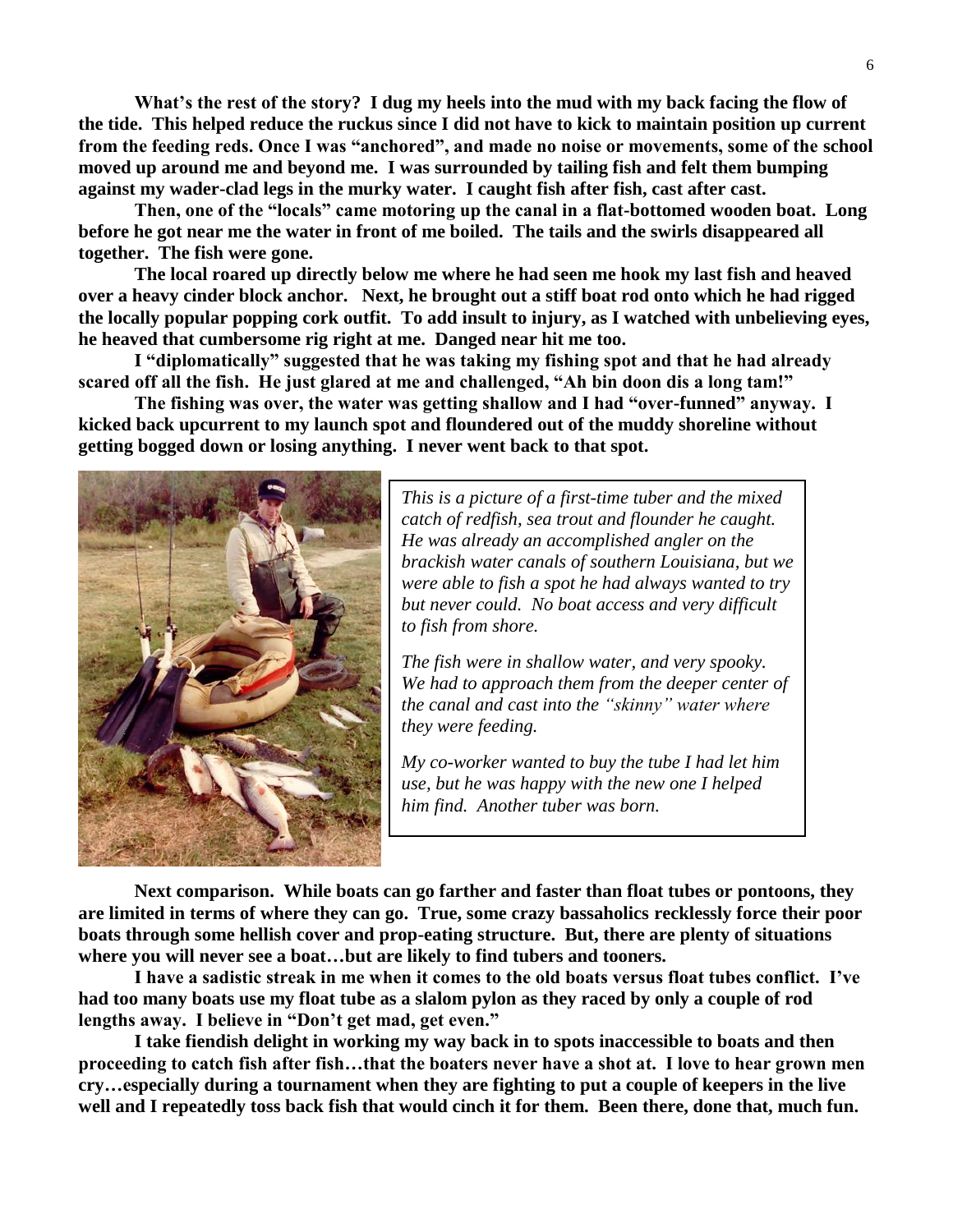**One aspect of lightweight flotation systems is that you can pack them in to remote fishin' holes. They're great for small ponds, little oxbows and backwaters that are otherwise inaccessible to everybody but bank tanglers. Some of my most memorable fishing experiences have been the result of first discovering semi-virgin tubeable water and then finding a way to get my system launched in the liquid…without getting shot, bitten, gored or lost. There are far more of these opportunities than people would expect. Many are pure heaven to fish.**

**The next point of comparison might be positioning. I can't recall many fishing excursions that have not been at least partially affected by the wind. It always seems to hit just when you locate a concentration of fish or put your markers out on a great little hump or bit of structure.**

**Once a breeze comes up boaters have to devote time and energy to the trolling motor to keep the boat positioned for fishing. When fighting the wind from a boat you are blown into the next county every time you take your foot off the controls to unhook a fish, retie a lure or suffer a lapse in concentration. Without new innovations such as "Spot Lock"…automatic GPS positioning with your trolling motor…it is tough to position a boat in the wind without anchoring.** 

**Also, when pulling the boat into the breeze you will likely be casting into the wind. That can be tough duty, especially with fly rods or baitcasting gear. The extra effort makes for hard work and the effect on timing can result in poor casts and "professional overruns" on your reels.** 

**Wind is also a bane to floatation anglers. Tubers usually manage better than higher profile pontoons but fishing in the breeze simply means more work. With a lower profile tubers can maintain reasonable position and continue to fish "hands free" merely by kicking more with their fins. This process becomes almost automatic once you get the hang of it.** 

**If you have efficient fins (big), good stamina and a wind-worthy craft, you can hang in there with the best of them when a breeze comes up. I personally believe that a "fishing ripple" makes for better fishing. It breaks up the surface visibility and helps fish feel less vulnerable to danger from above. Fish tend to rise higher in the water column and feed more aggressively when there is a ripple. When a light breeze comes up I anticipate more action along with more exercise.**

**While dealing with a breeze from a tube or a 'toon you typically want to keep the wind at your back. In a boat, trolling motors pull the boat forward. In a tube or toon you kick backwards.** 

**This makes fishing in light winds doable from a tube. You position your craft upwind from the spot you want to fish. Then, you keep your fins kicking just enough to hold yourself exactly where you need to be… making wind-aided casts. Of course, you can also use a light anchor.**

*Fighting a large channel catfish on Utah Lake. This was during a strong north "breeze" during which it was necessary to keep the tube pointed back into the wind and cast downwind to the holding area for the fish. Position was maintained by keeping up a strong rhythmic kick to remain in just the right spot.*

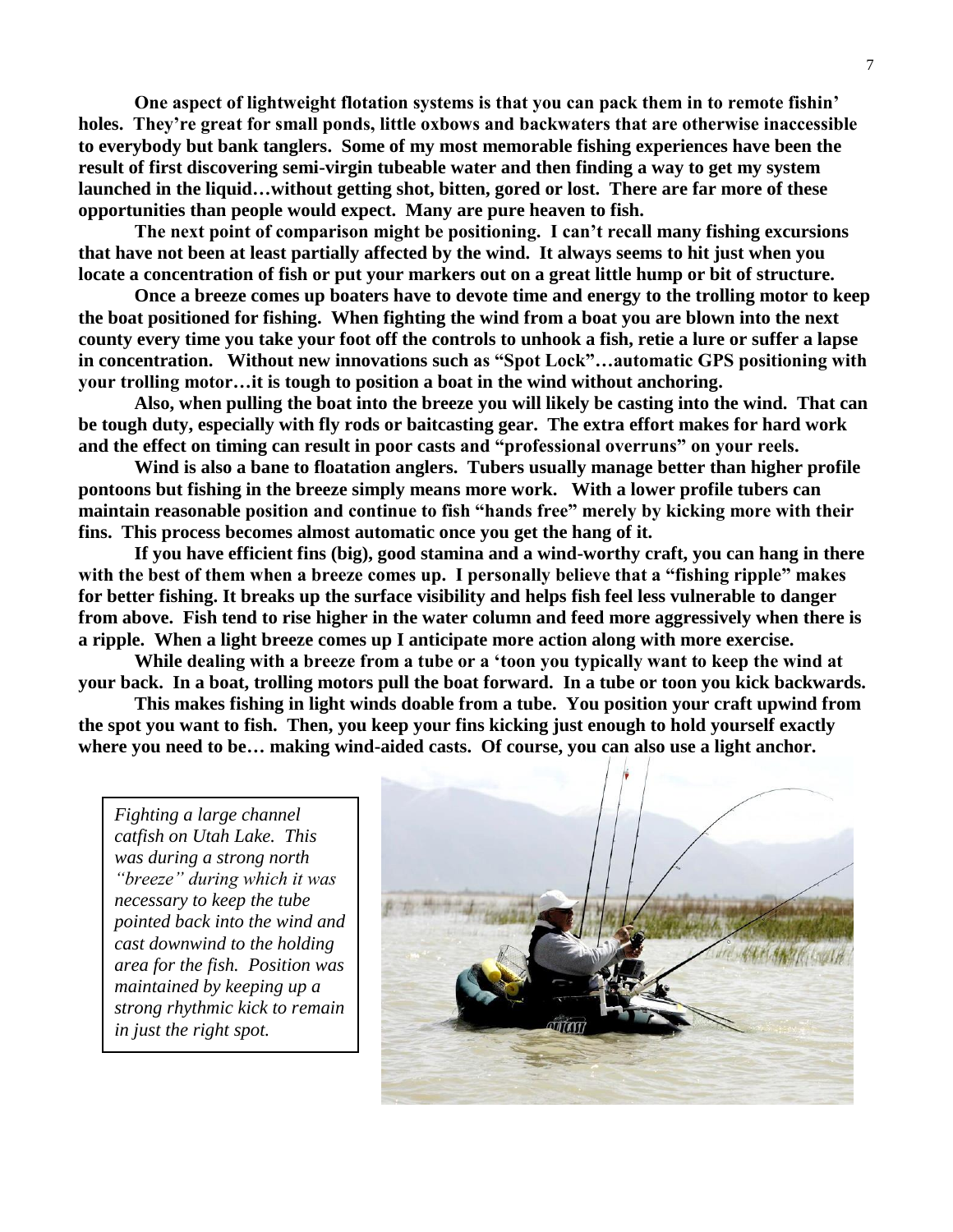**By casting downwind you expend less energy and maintain more control and better feel of your presentation. Fishing a crank bait, spinner bait or heavy jig, it is not difficult to keep a tight line and feel most strikes. If you are pitching light stuff; for crappies, walleyes or finicky bass, "touch" is critical. Casting downwind can keep you in the game.**

**It's almost impossible to fish lightweight lures upwind or crosswind. If the wind doesn't actually blow your casts awry it will usually develop a "belly" in your line. That makes it tough to feel a subtle take. In a properly positioned flotation craft you can easily keep yourself as close as you want for pinpoint accuracy, complete control and maximum sensitivity. If it ever gets too strong to hold position or to feel your lures it's time to head for shore.**

**That brings us to the next point of comparison: vertical presentations. If you are fishing from a boat on a calm day, with aggressive fish below, you may enjoy great sport spooning or jigging for fish right under you. But, if there is even the slightest bit of current or breeze…without Spot Lock…you get a good workout trying to keep the boat in position.** 

**Floatation craft are ideal for vertical presentations. I devote more words to this style of fishing in the chapter on Tackle and Techniques. For the sake of making a point in this chapter, let's leave it with the statement that floatation systems are often superior to boats for vertical fishing. Under calm conditions there is not as much advantage. But, when the breezes kick up fin power can keep you close to your marker buoy with little effort.**

**In the interest of brevity let's finish off this section with a couple more comparisons: trolling and bottom-bouncing. Boats are clearly better than tubes for trolling. They can cover more water, longer and at higher speed. Many tooners…and increasingly more tubers…add an electric motor to their craft for trolling, and to increase range and speed. But fin-powered craft are totally out of it for trolling any faster than a slow walk. However, for slow speed trolling, drifting or bottom bouncing, within a small area, tubes and toons can actually be as good as or better than boats.** 

**Let's talk about "bottom-bouncing". This is a general term that might apply to anything from dragging bait on the bottom to imparting an active lift and drop action on spoons or jigs while moving from spot to spot. It is a great prospecting technique for finding fish. Of course you can bottom bounce from a boat but it's so much more fun and effective from a tube or toon**

**Oh yeah. What if you get a snag while bottom bouncing? Recovering your lure while fishing from a tube or toon is usually simpler and more effective. Just kick back over the snag and wiggle and jiggle it until it comes free. It works more often than not. This saves gear and doesn't spook fish nearly as much as running a boat back and forth over the snagged rig.**

**One bonus aspect of flotation fishing is easily recognized by newbies after their first session on the water. It's great exercise. If you are already in reasonably good shape it will help you stay in shape. It is a good "passive" exercise. You are not likely to get really beat up unless you stay out too long, try to go too fast…or have to kick back to your take out spot against wind-driven waves. On the other hand you may find that you are using muscles you never knew you had. If so, you will be reminded the next day and for a few days thereafter.**

**Several years ago I was visiting a small tackle shop. The proprietor…a friend and fishing buddy...introduced me to an older gentleman in his store. He had told the old guy that I was an "expert" on float tube fishing. It seems this gent was interested in the relatively new sport of tubing and had been looking at gear and asking questions. Once introductions were out of the way the old boy got a gleam in his eye and began a series of queries.**

**One of the first questions was whether or not float tubing was strenuous. I answered that it did not have to be, with proper attention to location, weather and type of fishing to be done. The rest of the questions were mostly related to what components were necessary to properly assemble a good float tube fishing system. I helped him lay out what he needed from the inventory on the shelves of my friends' store.**